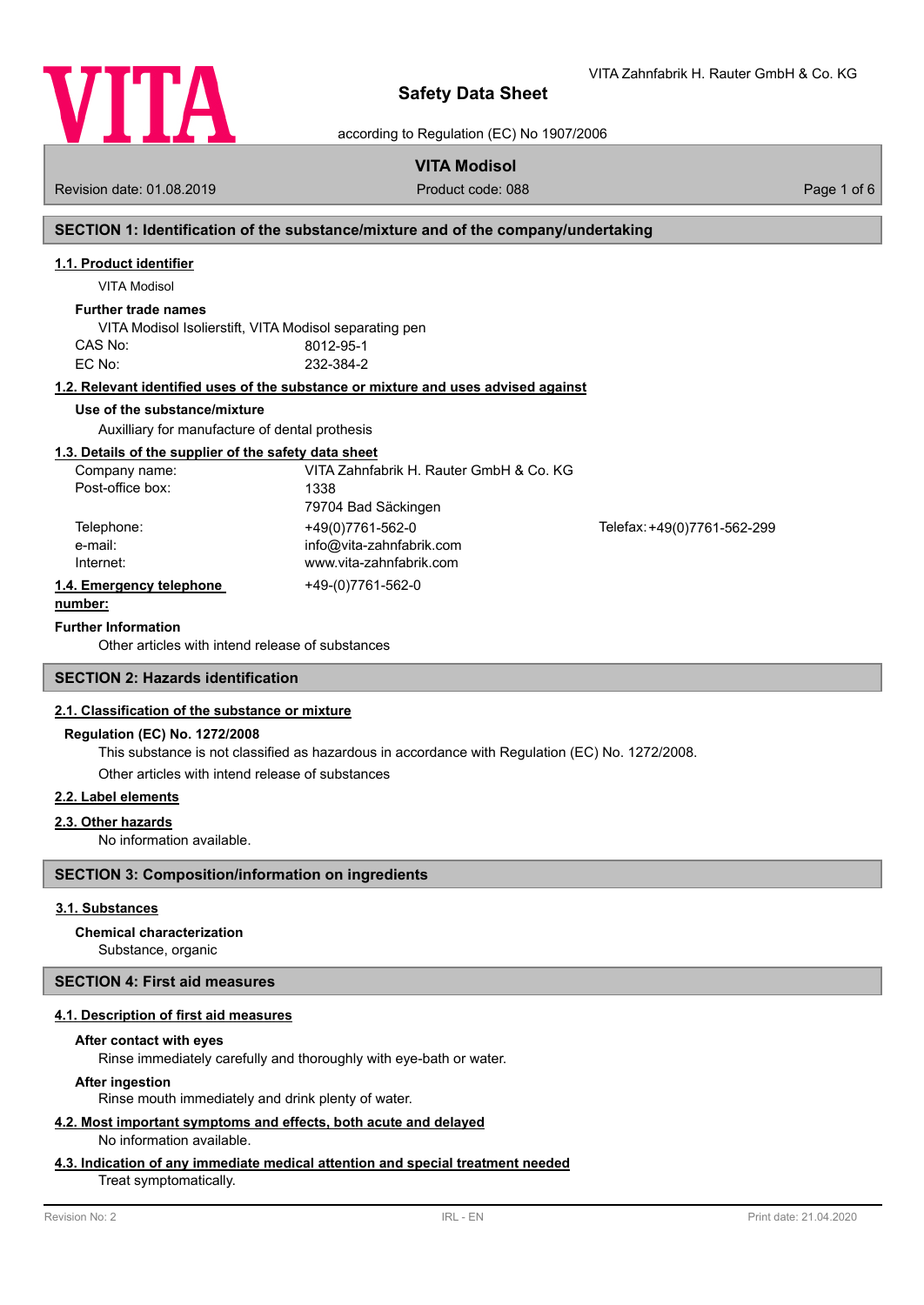

according to Regulation (EC) No 1907/2006

### **VITA Modisol**

Revision date: 01.08.2019 Product code: 088 Page 2 of 6

### **SECTION 5: Firefighting measures**

### **5.1. Extinguishing media**

### **Suitable extinguishing media**

Co-ordinate fire-fighting measures to the fire surroundings.

### **5.2. Special hazards arising from the substance or mixture**

flammable liquids

### **5.3. Advice for firefighters**

In case of fire: Wear self-contained breathing apparatus.

#### **Additional information**

Collect contaminated fire extinguishing water separately. Do not allow entering drains or surface water.

### **SECTION 6: Accidental release measures**

#### **6.1. Personal precautions, protective equipment and emergency procedures**

Use personal protection equipment.

#### **6.2. Environmental precautions**

Do not allow to enter into surface water or drains.

#### **6.3. Methods and material for containment and cleaning up**

Absorb with liquid-binding material (e.g. sand, diatomaceous earth, acid- or universal binding agents). Treat the recovered material as prescribed in the section on waste disposal.

#### **6.4. Reference to other sections**

Safe handling: see section 7 Personal protection equipment: see section 8 Disposal: see section 13

### **SECTION 7: Handling and storage**

### **7.1. Precautions for safe handling**

### **Advice on safe handling**

No special measures are necessary.

#### **Advice on protection against fire and explosion**

No special fire protection measures are necessary.

### **7.2. Conditions for safe storage, including any incompatibilities**

### **Requirements for storage rooms and vessels**

Keep container tightly closed.

### **Hints on joint storage**

No special measures are necessary.

#### **7.3. Specific end use(s)**

Auxilliary for manufacture of dental prothesis

### **SECTION 8: Exposure controls/personal protection**

### **8.1. Control parameters**

### **8.2. Exposure controls**

#### **Protective and hygiene measures**

Take off contaminated clothing. Wash hands before breaks and after work. When using do not eat or drink.

### **Hand protection**

When handling with chemical substances, protective gloves must be worn with the CE-label including the four control digits. The quality of the protective gloves resistant to chemicals must be chosen as a function of the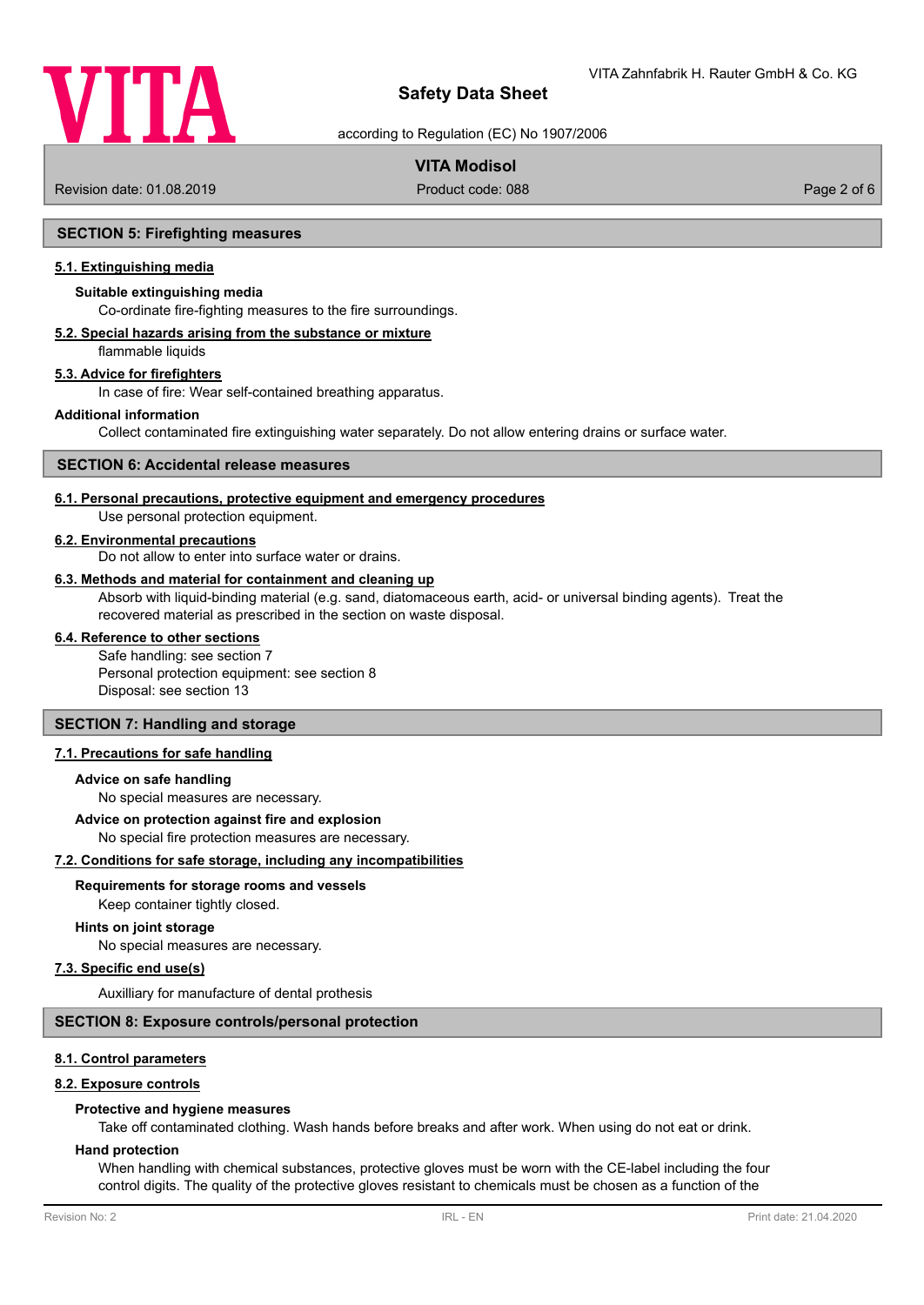

according to Regulation (EC) No 1907/2006

### **VITA Modisol**

Revision date: 01.08.2019 **Product code: 088** Product code: 088 Page 3 of 6

specific working place concentration and quantity of hazardous substances. For special purposes, it is recommended to check the resistance to chemicals of the protective gloves mentioned above together with the supplier of these gloves.

### **Skin protection**

Wear suitable protective clothing.

**Respiratory protection**

Open windows to ensure natural ventilation.

### **SECTION 9: Physical and chemical properties**

#### **9.1. Information on basic physical and chemical properties**

| Physical state:<br>Colour:<br>Odour:                                                        | Liquid<br>colourless<br>odourless |                                  |
|---------------------------------------------------------------------------------------------|-----------------------------------|----------------------------------|
| pH-Value:                                                                                   |                                   | 8,0                              |
| Changes in the physical state<br>Melting point:<br>Initial boiling point and boiling range: |                                   | not determined<br>300-450 °C     |
| Flash point:                                                                                |                                   | $>$ 180 $^{\circ}$ C             |
| Flammability<br>Solid:<br>Gas:                                                              |                                   | not applicable<br>not applicable |
| Lower explosion limits:<br>Upper explosion limits:                                          |                                   | not determined<br>not determined |
| Ignition temperature:                                                                       |                                   | $>$ 300 °C                       |
| <b>Auto-ignition temperature</b><br>Solid:<br>Gas:                                          |                                   | not applicable<br>not applicable |
| Decomposition temperature:                                                                  |                                   | not determined                   |
| <b>Oxidizing properties</b><br>Not oxidising.                                               |                                   |                                  |
| Vapour pressure:<br>(at 50 $°C$ )                                                           |                                   | <=1100 hPa                       |
| Density:                                                                                    |                                   | 0,84940 g/cm <sup>3</sup>        |
| Water solubility:                                                                           |                                   | No                               |
| Solubility in other solvents<br>not determined                                              |                                   |                                  |
| Partition coefficient:                                                                      |                                   | not determined                   |
| Viscosity / dynamic:                                                                        |                                   | $33,3$ mPa $\cdot$ s             |
| Vapour density:                                                                             |                                   | not determined                   |
| Evaporation rate:                                                                           |                                   | not determined                   |
| 9.2. Other information                                                                      |                                   |                                  |
| Solid content:                                                                              |                                   | 0,0%                             |

**SECTION 10: Stability and reactivity**

### **10.1. Reactivity**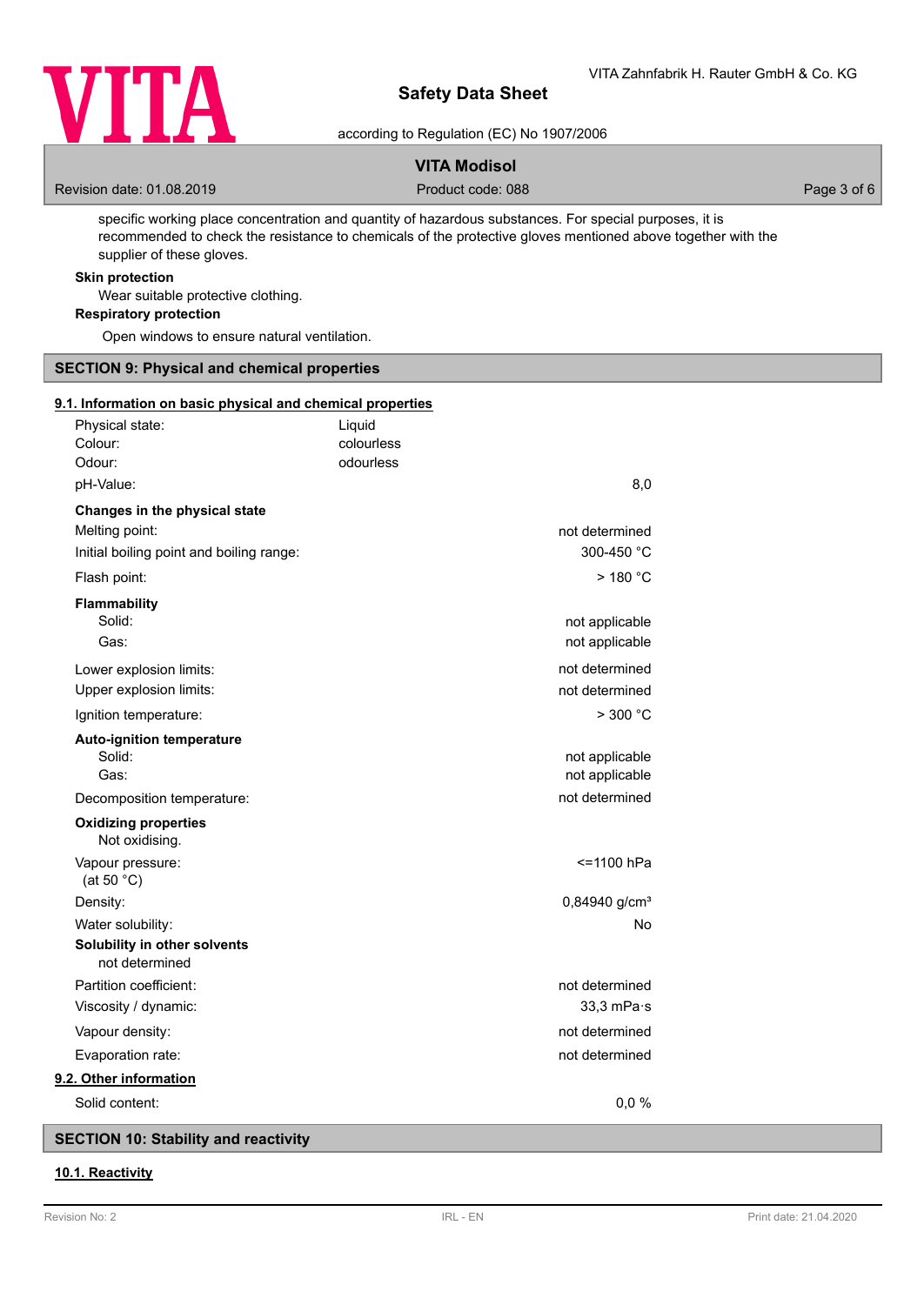

according to Regulation (EC) No 1907/2006

# **VITA Modisol**

Revision date: 01.08.2019 **Product code: 088** Product code: 088 Page 4 of 6

No hazardous reaction when handled and stored according to provisions.

### **10.2. Chemical stability**

The product is stable under storage at normal ambient temperatures.

### **10.3. Possibility of hazardous reactions**

No known hazardous reactions.

#### **10.4. Conditions to avoid**

none

### **10.5. Incompatible materials**

No information available.

#### **10.6. Hazardous decomposition products**

No known hazardous decomposition products.

### **SECTION 11: Toxicological information**

### **11.1. Information on toxicological effects**

#### **Acute toxicity**

Based on available data, the classification criteria are not met.

#### **Irritation and corrosivity**

Based on available data, the classification criteria are not met.

#### **Sensitising effects**

Based on available data, the classification criteria are not met.

#### **Carcinogenic/mutagenic/toxic effects for reproduction**

Based on available data, the classification criteria are not met.

#### **STOT-single exposure**

Based on available data, the classification criteria are not met.

### **STOT-repeated exposure**

Based on available data, the classification criteria are not met.

#### **Aspiration hazard**

Based on available data, the classification criteria are not met.

#### **Additional information on tests**

The substance is classified as not hazardous according to regulation (EC) No 1272/2008 [CLP].

# **SECTION 12: Ecological information**

### **12.1. Toxicity**

The product is not: Ecotoxic.

### **12.2. Persistence and degradability**

The product has not been tested.

### **12.3. Bioaccumulative potential** The product has not been tested.

# **12.4. Mobility in soil**

The product has not been tested.

### **12.5. Results of PBT and vPvB assessment**

The product has not been tested.

### **12.6. Other adverse effects**

No information available.

### **Further information**

Avoid release to the environment.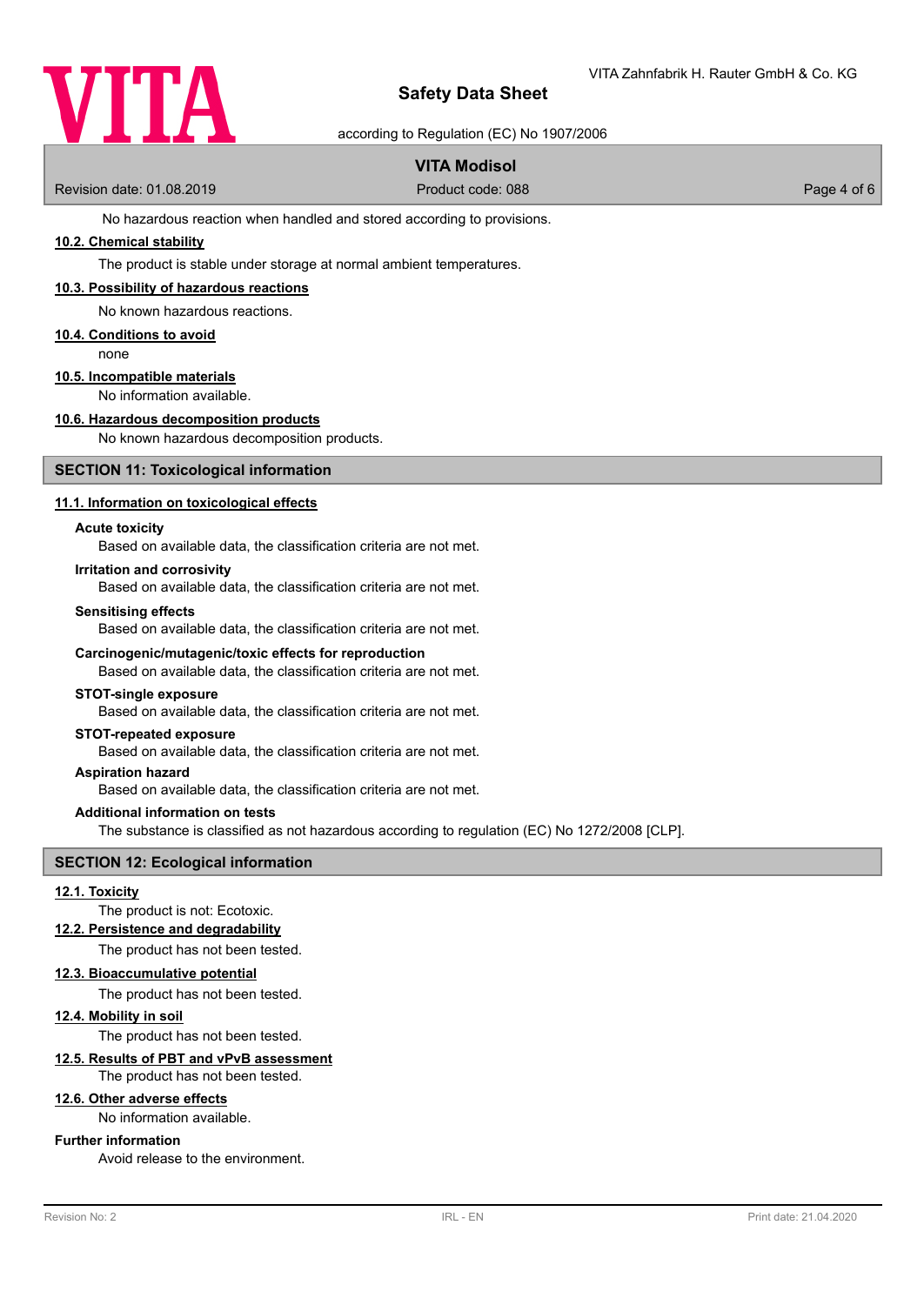

according to Regulation (EC) No 1907/2006

### **VITA Modisol**

Revision date: 01.08.2019 Product code: 088 Page 5 of 6

### **SECTION 13: Disposal considerations**

### **13.1. Waste treatment methods**

### **Disposal recommendations**

Do not allow to enter into surface water or drains. Dispose of waste according to applicable legislation. Waste codes/waste designations according to EWC/AVV

#### **Contaminated packaging**

Wash with plenty of water. Completely emptied packages can be recycled. Waste codes/waste designations according to EWC/AVV Dispose of waste according to applicable legislation.

#### **SECTION 14: Transport information**

| Land transport (ADR/RID)                                                                             |                                                          |  |
|------------------------------------------------------------------------------------------------------|----------------------------------------------------------|--|
| 14.1. UN number:                                                                                     | No dangerous good in sense of this transport regulation. |  |
| 14.2. UN proper shipping name:                                                                       | No dangerous good in sense of this transport regulation. |  |
| 14.3. Transport hazard class(es):                                                                    | No dangerous good in sense of this transport regulation. |  |
| 14.4. Packing group:                                                                                 | No dangerous good in sense of this transport regulation. |  |
| Inland waterways transport (ADN)                                                                     |                                                          |  |
| 14.1. UN number:                                                                                     | No dangerous good in sense of this transport regulation. |  |
| 14.2. UN proper shipping name:                                                                       | No dangerous good in sense of this transport regulation. |  |
| 14.3. Transport hazard class(es):                                                                    | No dangerous good in sense of this transport regulation. |  |
| 14.4. Packing group:                                                                                 | No dangerous good in sense of this transport regulation. |  |
| <b>Marine transport (IMDG)</b>                                                                       |                                                          |  |
| 14.1. UN number:                                                                                     | No dangerous good in sense of this transport regulation. |  |
| 14.2. UN proper shipping name:                                                                       | No dangerous good in sense of this transport regulation. |  |
| 14.3. Transport hazard class(es):                                                                    | No dangerous good in sense of this transport regulation. |  |
| 14.4. Packing group:                                                                                 | No dangerous good in sense of this transport regulation. |  |
| Air transport (ICAO-TI/IATA-DGR)                                                                     |                                                          |  |
| 14.1. UN number:                                                                                     | No dangerous good in sense of this transport regulation. |  |
| 14.2. UN proper shipping name:                                                                       | No dangerous good in sense of this transport regulation. |  |
| 14.3. Transport hazard class(es):                                                                    | No dangerous good in sense of this transport regulation. |  |
| 14.4. Packing group:                                                                                 | No dangerous good in sense of this transport regulation. |  |
| 14.5. Environmental hazards                                                                          |                                                          |  |
| <b>ENVIRONMENTALLY HAZARDOUS:</b>                                                                    | no                                                       |  |
| 14.6. Special precautions for user                                                                   |                                                          |  |
| No information available.                                                                            |                                                          |  |
| 14.7. Transport in bulk according to Annex II of Marpol and the IBC Code<br>not applicable           |                                                          |  |
|                                                                                                      |                                                          |  |
| <b>SECTION 15: Regulatory information</b>                                                            |                                                          |  |
| 15.1. Safety, health and environmental regulations/legislation specific for the substance or mixture |                                                          |  |
| National regulatory information                                                                      |                                                          |  |
| Water hazard class (D):                                                                              | 1 - slightly hazardous to water                          |  |
| 15.2. Chamical esfaty secocement                                                                     |                                                          |  |

### **15.2. Chemical safety assessment**

For this substance a chemical safety assessment has not been carried out.